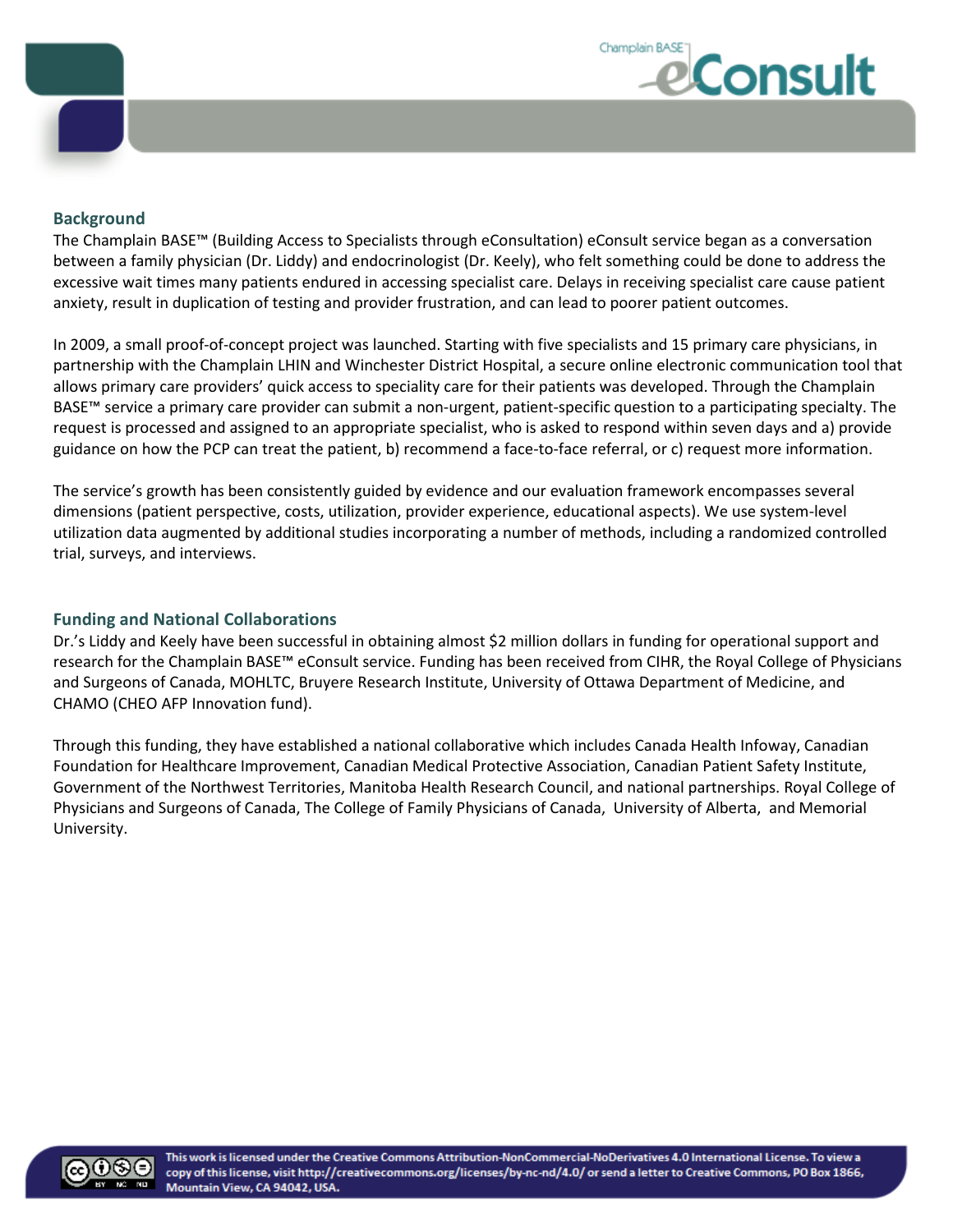

## **eConsult by the Numbers\***

The Champlain BASE™ service has been hugely successful. A total of **41,728** cases have been completed by **1,417** registered PCPs (**1,202** family physicians and **215** nurse practitioners) from **520** clinics in **118** towns/cities, who can access **114** specialty services. It has provided thousands of patients with quick access to specialist advice. Below, we present some key numbers that indicate eConsult's impact on specialist access, based on the Quadruple Aim framework:

| <b>Population</b><br>health   | 28,792  | The number of eConsults (69% of cases) completed without the patient requiring a<br>face-to-face specialist visit.                                                           |
|-------------------------------|---------|------------------------------------------------------------------------------------------------------------------------------------------------------------------------------|
|                               | 16,893  | The number of eConsults (40% of cases) where a referral was originally contemplated<br>but avoided based on the specialist's advice.                                         |
|                               |         | The average response time, in days, from the moment the eConsult is sent to the time<br>the first specialist response is given. The fastest response time was 2 minutes!     |
| <b>Patient</b><br>experience  | 87%     | Percentage of patients who considered eConsult useful in their case.                                                                                                         |
|                               | 97%     | Percentage of patients who considered eConsult an acceptable alternative to traditional<br>face-to-face referrals.                                                           |
| <b>Provider</b><br>experience | 92%     | Percentage of cases that primary care providers rated as high/very high value. Common<br>benefits cited include prompt replies, quality of advice, and educational benefits. |
|                               | 94%     | Percentage of specialists who stated eConsult improves inter-provider communication.                                                                                         |
| <b>Cost</b><br>savings        | \$47.35 | Weighted average cost of an eConsult case across specialty groups (compared to<br>\$133.60/case for traditional referrals).                                                  |
|                               |         | Additional savings per case when accounting for the potential cost of avoided referrals<br>and out-of-pocket expenses for patients (e.g. transportation costs, lost wages).  |

\*as of 31 Jul 18

## **Research Program**

Our program of research is grounded in The Quadruple Aim framework. We have successfully published in all quadrants demonstrating high impact of this innovative service.

### **Improving the Health of Populations**

- eConsult cuts response times from months to two days
- Two-thirds of cases did not require a face-to-face specialist referral
- Exploration of specific populations (e.g. chronic pain patients, pharmacists) reveals high value of the service

### **Enhancing the Patient Experience of Care**

- eConsult responds to patients' previously articulated dissatisfaction with wait times
- Interviews with patients reveal high satisfaction with eConsult's impact on access, care quality, and continuity of care<sup>†</sup>

### **Reducing the Per Capita Cost of Health Care**

- We demonstrate a cost effective payment model for specialists
- Across specialty groups, the service costs a weighted average of \$47.35/case versus \$133.60/case for traditional referrals
- Costs drop dramatically after the start-up period, reaching ~\$6.45/case by year 3
- Further savings that account for societal costs are being explored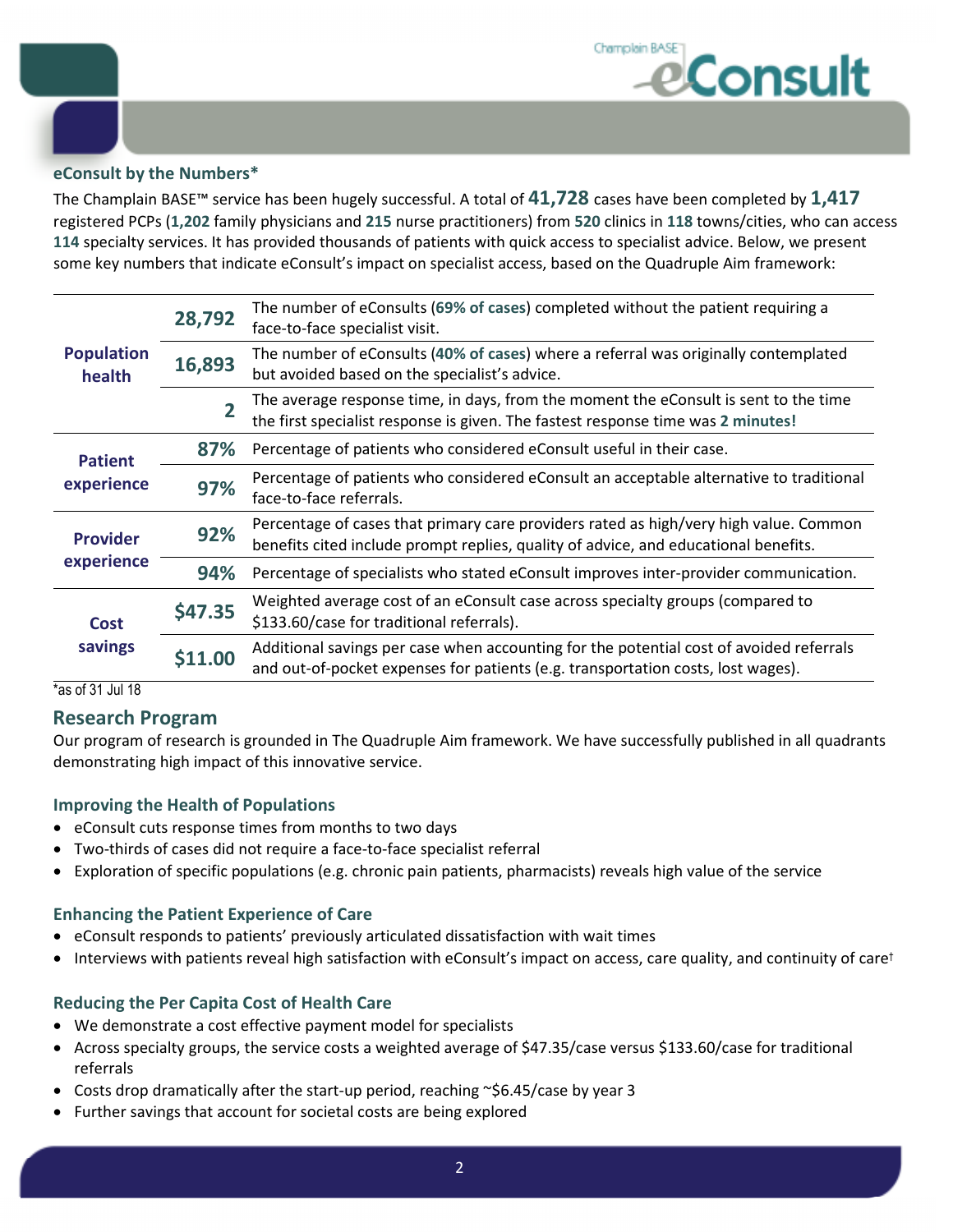

## **Improving the Work Life of Health Care Providers and Staff**

- PCPs rank eConsult as high/very high value in over 90% of cases
- 94% of specialists report that eConsult improves communication with PCPs
- eConsult provides a powerful teaching tool for PCPs

# **Publications**

The Quadruple Aim framework provides a useful lens through which to view the scope of our research:

## **Improving the Health of Populations**

- 1) Building Access to Specialist Care through E-Consultation. *Open Med* 2013 http://www.openmedicine.ca/article/view/551
- 2) Utilization, Benefits and Impact of an e-Consultation Service across Diverse Specialties and Primary Care Providers. *Telemed J eHealth* 2013 http://www.ncbi.nlm.nih.gov/pubmed/23980939
- 3) Improving access to chronic pain services through eConsultation: A cross-sectional study of the Champlain BASE eConsult service. *Pain Medicine* 2016 http://painmedicine.oxfordjournals.org/content/early/2016/04/02/pm.pnw038
- 4) Rationale and model for integrating the pharmacist into the outpatient referral-consultation process. *Can Fam Physician* 2016 http://www.cfp.ca/content/62/2/111?etoc
- 5) eConsults to Endocrinologists improve access and change primary care provider behavior. *Endocr Pract* 2016 http://www.ncbi.nlm.nih.gov/pubmed/27295019
- 6) Evaluation of an electronic consultation service in Obstetrics and Gynecology in Ontario. Obstet Gynecol 2016 http://www.ncbi.nlm.nih.gov/pubmed/27159757
- 7) Ask the eConsultant: Improving access to hematology expertise using an asynchronous eConsult system. *J Telemed Telecare* 2016 http://www.ncbi.nlm.nih.gov/pubmed/27106936
- 8) Improving Access to Specialist Care for an Aging Population. *Gerontol Geriatr Med* 2016 http://ggm.sagepub.com/content/2/2333721416677195
- 9) Use of Electronic Consultation System to Improve Access to Care in Pediatric Hematology/Oncology. *J Pediatr Hematol Oncol* 2017 https://insights.ovid.com/crossref?an=00043426-900000000-98224
- 10) Improving access to specialists in remote communities: A cross-sectional study and cost analysis of the use of eConsult in Nunavut. *J Circumpolar Health* 2017 http://www.tandfonline.com/doi/full/10.1080/22423982.2017.1323493
- 11) The Association between Question Type and the Outcomes of a Dermatology eConsult Service. *Int J Derm* 2017 http://dx.doi.org/10.1111/ijd.13628
- 12) Improving Access to Otolaryngology Head and Neck Surgery Expert Advice Through eConsultations. *Laryngoscope*  2018. http://dx.doi.org/10.1002/lary.26677
- 13) Prevention of delayed referrals through the Champlain BASE eConsult Service. *Can Fam Physician* 2017 http://www.cfp.ca/content/63/8/e381
- 14) Improving access to Urologists through an electronic consultation service. Can Urolog Assoc J 2017 http://www.cuaj.ca/index.php/journal/article/view/4314
- 15) Primary care physician referral patterns in Ontario, Canada: a descriptive analysis of self-reported referral data. *BMC Fam Pract* 2017 https://doi.org/10.1186/s12875-017-0654-9
- 16) Improving access to allied health professionals through the Champlain BASE eConsult Service: a cross-sectional study in Canada. *Br J Gen Pract* 2017 https://doi.org/10.3399/bjgp17X693125
- 17) Improving Access to Rheumatologists: Use and Benefits of an Electronic Consultation Service. *J Rheumatol* 2017 https://doi.org/10.3899/jrheum.161529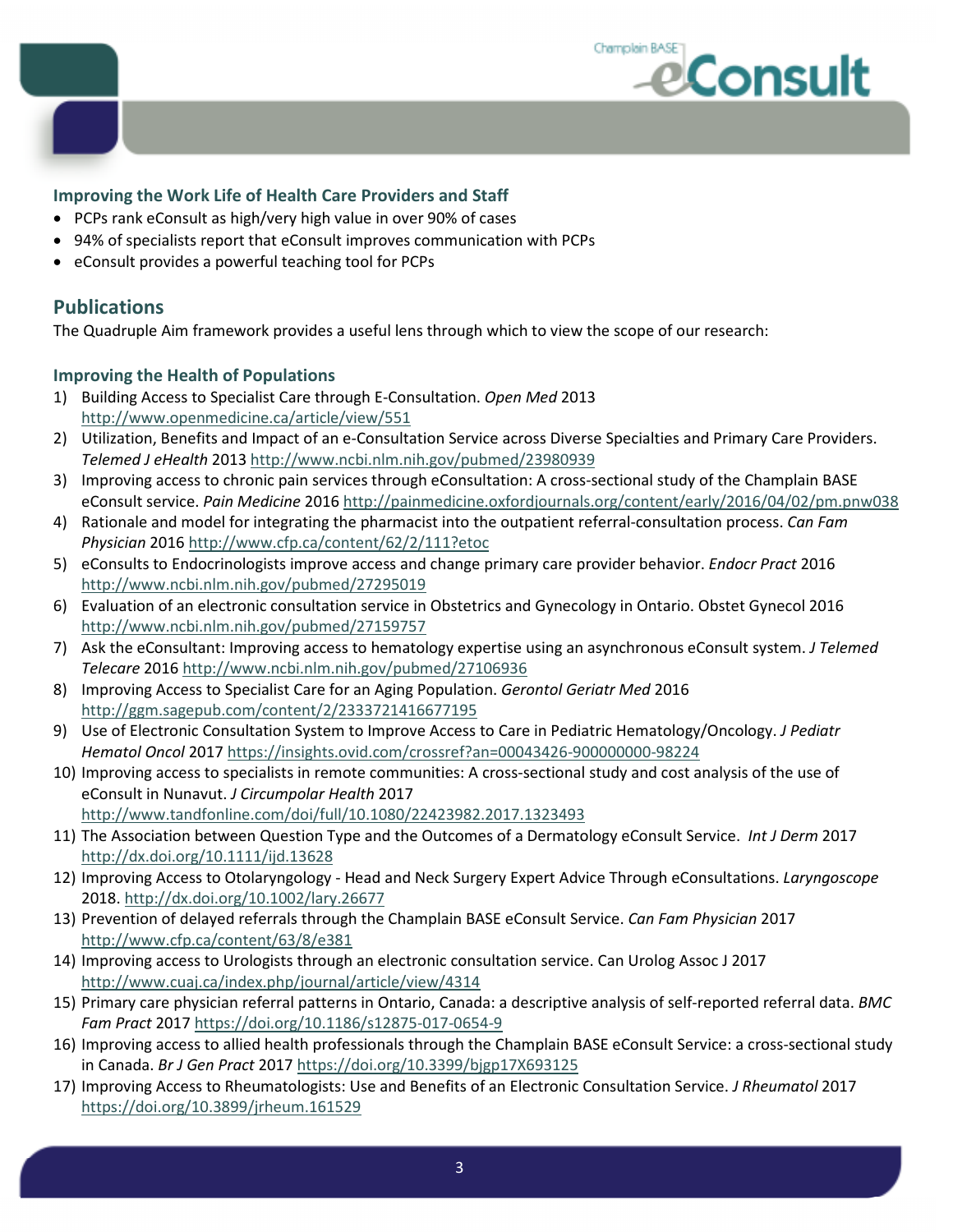

- 18) The use of eConsults to improve access to specialty care in thrombosis medicine. *Thrombos Res* 2017 https://doi.org/10.1016/j.thromres.2017.11.002
- 19) Supporting better access to chronic pain specialties: a qualitative study of the Champlain BASE™ eConsult service. *J Am Board Fam Med* 2017 http://doi.org/10.3122/jabfm.2017.06.170170
- 20) Evaluating the implementation of The Champlain BASE™ eConsult service in a new region of Ontario, Canada: a crosssectional study. *Healthcare Policy* 2017 http://doi.org/10.12927/hcpol.2017.25320
- 21) The impact of electronic consultation on a Canadian tertiary care pediatric specialty referral system: A prospective single-center observational study. PLoS ONE 2018 Jan;13(1):e0190247 https://doi.org/10.1371/journal.pone.0190247
- 22) Nephrology eConsults for Primary Care Providers: Original Investigation. *Can J Kidney Health Dis* 2018 http://dx.doi.org/10.1177/2054358117753619
- 23) The doctor is (virtually) in: Using electronic consultation to provide access to prompt psychiatric services. *Psychiatric Services* 2018 https://doi.org/10.1176/appi.ps.69302
- 24) Understanding patient referral wait times for specialty care in Ontario: A retrospective chart audit. *Healthcare Policy* 2018 https://www.longwoods.com/content/25397
- 25) Sustainability of a primary care driven eConsult service. *Ann Fam Med* 2018 http://dx.doi.org/10.1370/afm.2177
- 26) The use of electronic consultations is associated with lower specialist referral rates: a cross-sectional study using population-based health administrative data. *Fam Pract* 2018 https://doi.org/10.1093/fampra/cmy020
- 27) Using the Quadruple Aim Framework to Measure Impact of Heath Technology Implementation: A Case Study of eConsult. *J Am Board Fam Med* 2018 http://www.jabfm.org/content/31/3/445.full
- 28) Ask a Neurologist: What Primary Care Providers ask, and reducing referrals through eConsults. *Neurol Clin Pract* 2018 https://doi.org/10.1212/CPJ.0000000000000458
- 29) Improving access to Gastroenterologist using eConsultation: A way to potentially shorten wait times. *J Can Assoc Gastroenterol* 2018 https://doi.org/10.1093/jcag/gwy017
- 30) Evaluation of an electronic consultation service in psychiatry for primary care providers. *BMC Psychiat* 2018 https://doi.org/10.1186/s12888-018-1701-3

# **Enhancing the Patient Experience of Care**

- 1) Patients' perspectives on wait times and the referral-consultation process while attending a tertiary diabetes and endocrinology centre: Is eConsultation an acceptable option? *J Diabetes* 2015 http://www.ncbi.nlm.nih.gov/pubmed/25797111/
- 2) Patient perspectives on wait times and the impact on their life: A waiting room survey in a chronic pain clinic. *Scandinavian J Pain* 2017 https://doi.org/10.1016/j.sjpain.2017.07.015
- 3) Use of Social Media for Patient Engagement in an Innovative Implementation Project. *Can Fam Physician* 2017 http://www.cfp.ca/content/63/3/251.full
- 4) Just a click away: exploring patients' perspectives on receiving care through the Champlain BASE<sup>TM</sup> eConsult service. *Fam Pract* 2018 https://doi.org/10.1093/fampra/cmx073

# **Reducing the Per Capita Cost of Health Care**

- 1) Applied Health Research Question Report: Understanding needs and impact of eConsult in the Champlain LHIN. *MOHLTC Report* 2014 http://www.phcresearchnetwork.com/documents/King\_LiddyAHRQ%20Abstract\_INSPIRE.pdf
- 2) What are the costs of improving access to specialists through eConsultation? The Champlain BASE experience. *Stud Health Technol Inform* 2015 http://ebooks.iospress.nl/volumearticle/39213
- 3) Choosing a model for eConsult specialist remuneration: factors to consider. *Informatics* 2016 http://www.mdpi.com/2227-9709/3/2/8
- 4) What are the cost savings associated with providing access to care through the Champlain BASE eConsult service? *BMJ Open* 2016 http://bmjopen.bmj.com/content/6/6/e010920.abstract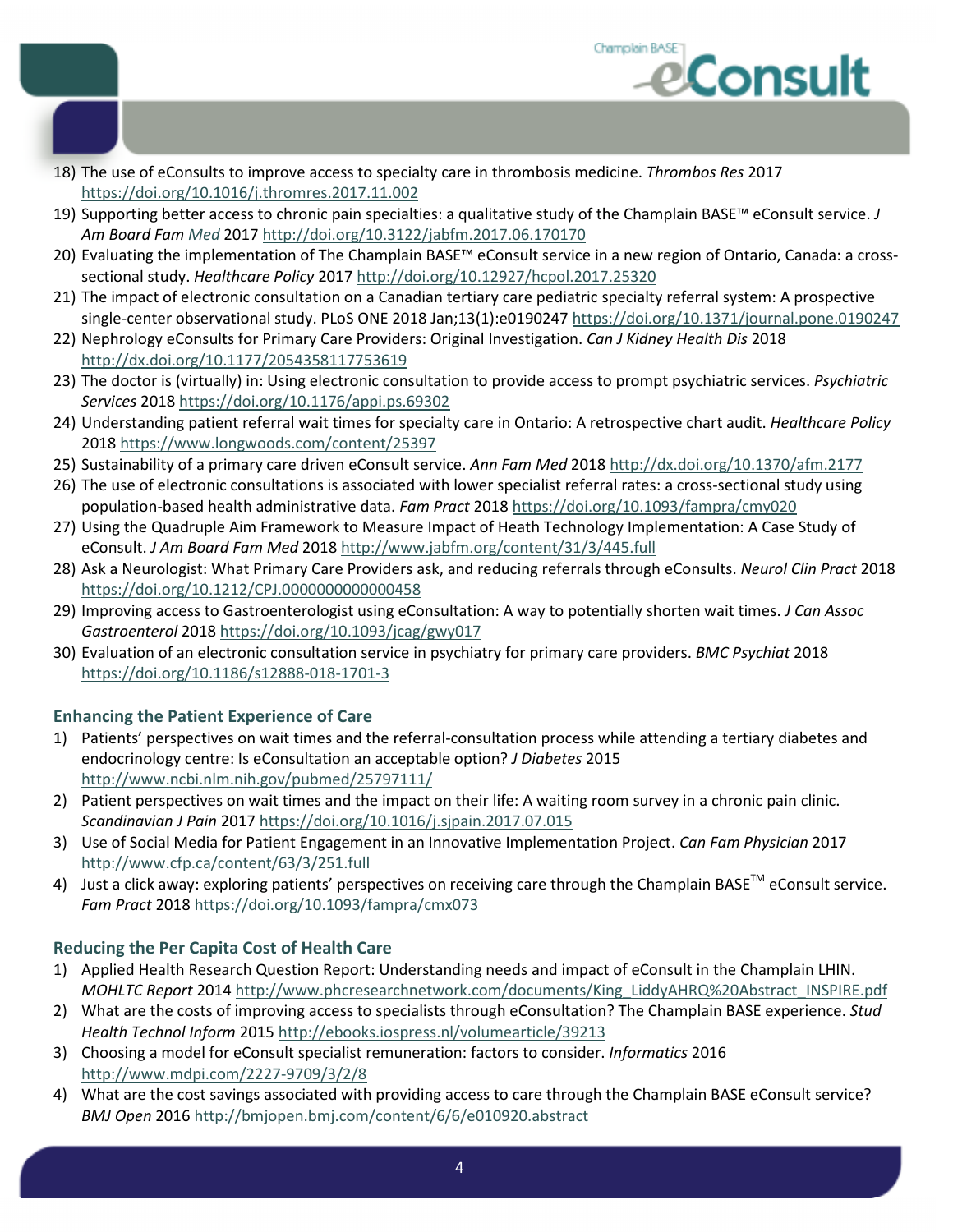

## **Improving the Work Life of Health Care Physicians and Staff**

- 1) Impact of and satisfaction with a new eConsult service: a mixed methods study of primary care providers. *J Am Board Fam Med* 2015 http://www.jabfm.org/content/28/3/394.full
- 2) A comparison of referral patterns to a multispecialty eConsultation service between nurse practitioners and family physicians: the case for eConsult. *J Am Assoc Nurse Pract* 2015 http://onlinelibrary.wiley.com/doi/10.1002/2327- 6924.12266/abstract
- 3) Perspectives of Champlain BASE Specialist Physicians: their experiences and recommendations for expanding eConsult services across Ontario. *Stud Health Technol Inform* 2015 http://ebooks.iospress.nl/publication/39209
- 4) Impact of Question Content on e-Consultation Outcomes. *Telemed J eHealth* 2015 http://online.liebertpub.com/doi/10.1089/tmj.2015.0081
- 5) Unique educational opportunities for PCPs and Specialists arising from electronic consultation services. *Acad Med* 2016 https://www.ncbi.nlm.nih.gov/pubmed/28030423
- 6) Archibald D, Liddy C, Lochnan HA, Hendry PJ, Keely E. Using Clinical Questions through eConsults to Inform Continuing Professional Development. J Contin Educ Health Prof 2018 http://doi.org/10.1097/CEH.0000000000000187
- 7) Who uses eConsult? Investigating physician characteristics associated with usage (and non-usage). *Telemed J E Health*  2018 http://dx.doi.org/10.1089/tmj.2017.0225
- 8) Specialist perspectives on Ontario eConsult services. *Telemed J E Health* 2018 http://dx.doi.org/10.1089/tmj.2018.0012

### **Exploring Policy and Implementation Issues Pertaining to eConsult**

- 1) Ten Steps to Establishing an e-Consultation Service to Improve Access to Specialist Care. *Telemed J eHealth* 2013 http://www.ncbi.nlm.nih.gov/pubmed/24073898
- 2) Critical requirements and considerations for establishing and participating in an eConsultation service: Lessons learned from the Champlain BASE team. *E Healthc Law Rev* 2015. http://www.dimock.com/files/articles/GDM\_NP\_ElectronicHealthcareLawReview\_5%231.pdf
- 3) Policy Innovation is Needed to Match Health Care Delivery Reform: The Story of the Champlain BASE eConsult Service. *Health Reform Observer* 2015 https://escarpmentpress.org/hro-ors/article/view/2747
- 4) The Current State of Electronic Consultation & Electronic Referral Systems in Canada: an Environmental Scan. *Stud Health Technol Inform* 2015 http://ebooks.iospress.nl/volumearticle/39214
- 5) Electronic consultation systems: worldwide prevalence and their impact on patient care-- a systematic review. *Family Pract* 2016. http://fampra.oxfordjournals.org/cgi/content/full/cmw024
- 6) Social franchising: Scale and spread of innovation in Canada. *Health Pol Technol* 2018 https://doi.org/10.1016/j.hlpt.2018.03.005
- 7) A Systematic Review of Asynchronous, Provider-to-Provider, Electronic Consultation Services to Improve Access to Specialty Care Available Worldwide. *Telemed J e-Health* 2018 http://dx.doi.org/10.1089/tmj.2018.0005
- 8) Using an integrated knowledge translation (IKT) approach to enable policy change for electronic consultations in Canada. *Healthc Pol* 2018 http://dx.doi.org/10.12927/hcpol.2018.25551